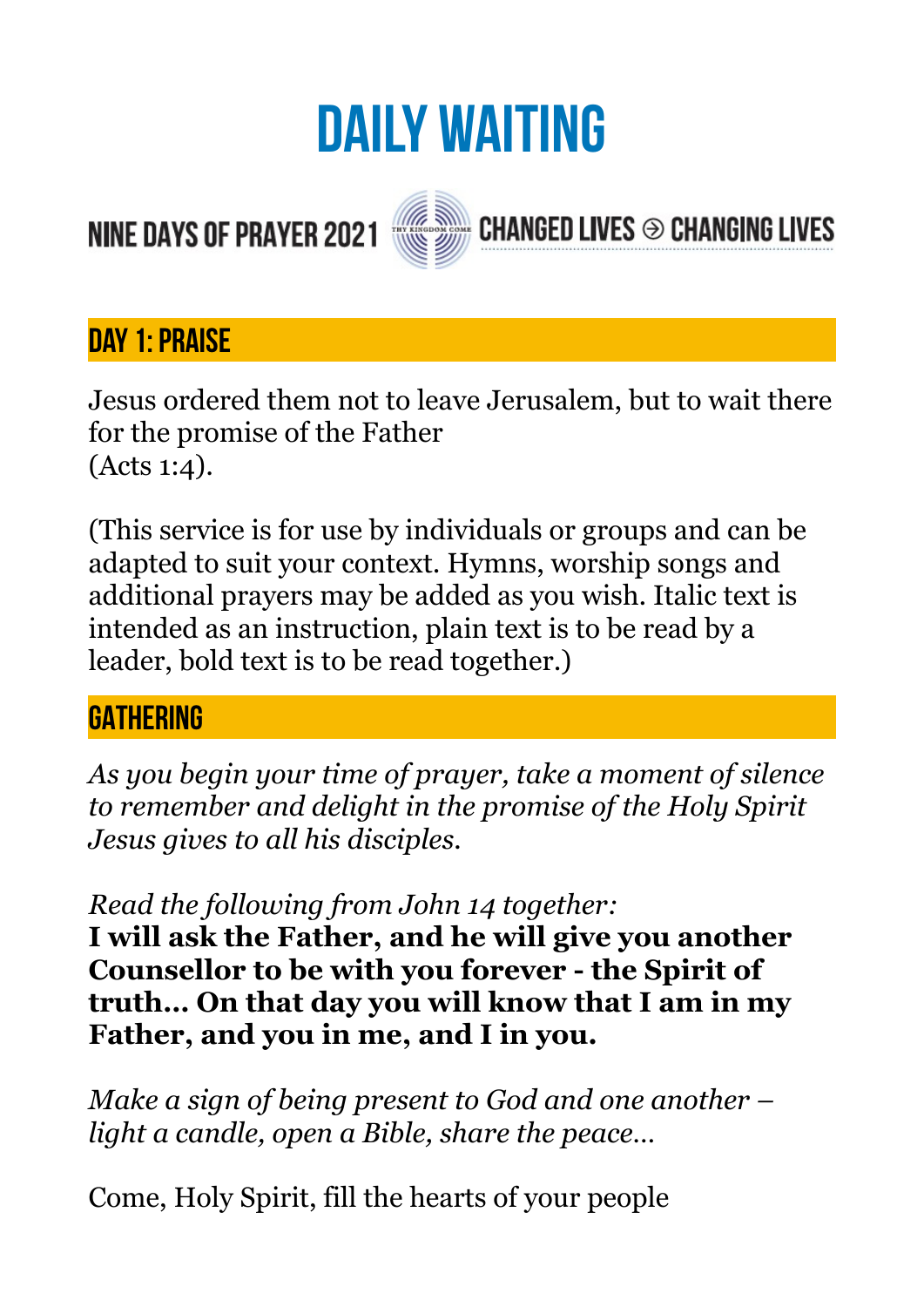**And kindle in us the fire of your love.**  Come, Holy Spirit, be with us as we pray **And leave us not as orphans.**  Come, Holy Spirit, renew us in body, mind and spirit **And send us out to be your presence in your world.**  Come, Holy Spirit, fill the hearts of your people **And kindle in us the fire of your love.** 

*Optional hymn or worship song.* 

#### **LISTENING**

Jesus enters Jerusalem

7 Then they brought the colt to Jesus and threw their cloaks on it; and he sat on it. 8 Many people spread their cloaks on the road, and others spread leafy branches that they had cut in the fields. 9 Then those who went ahead and those who followed were shouting, "Hosanna! Blessed is the one who comes in the name of the Lord! 10 Blessed is the coming kingdom of our ancestor David! Hosanna in the highest heaven!"

(Mark 11: 7-10, NRSV)

# **REFLECTING**

It's a few weeks since Palm Sunday, but I hope you still know where your Palm Cross is. Get it out now, if you can, hold it, and feel the grain under your thumb. It's a physical reminder of praise. As we inhale and exhale our breath, let us breathe in God's grace, and breathe out our fears; breathe in the Spirit, and breathe out all that holds us apart. If you can't find your Palm Cross, next time you are in a garden, or walking in a park or down a country lane, look for a twig in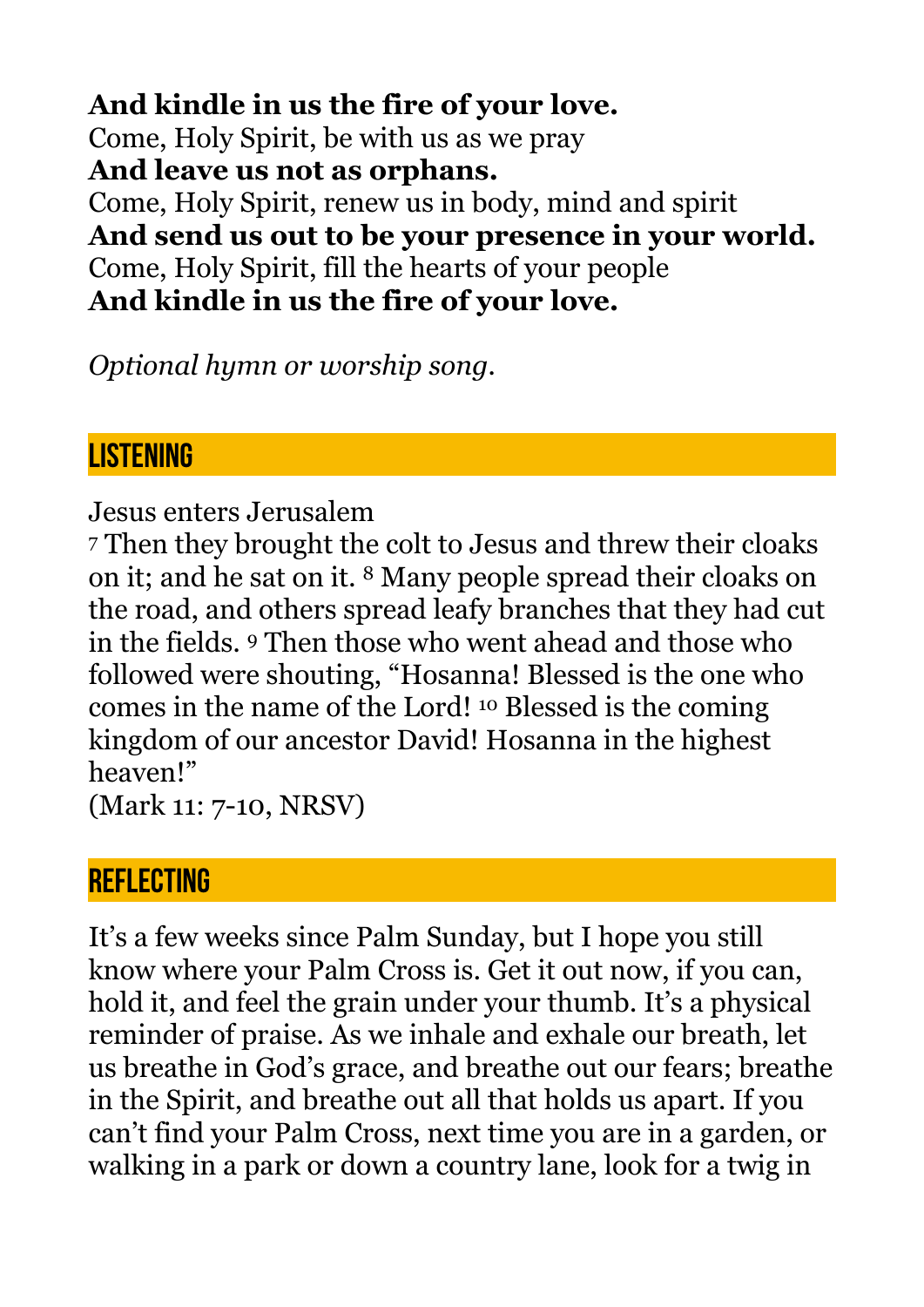leaf, a stem of grass to carry, and as you walk along, imagine you are in the crowd, following Jesus to Jerusalem.

It's a few weeks since all that hullabaloo – Jesus on a donkey and the crowd going wild, the people bursting out in spontaneous uproar, as when their favourite wins Olympic gold. There were people leaping about, dancing, waving banners and branches, ecstatic in expectation. It doesn't matter if you'd have been one of the leaders out front, or one of the timid band following on behind, it would have become one of those 'I was there' moments – one to tell the grandchildren.

But life isn't generally lived in such excitement. Our moments of praise to God for the glory of creation and salvation can occur in church, but just as often when we are under God's sky, like a flower turning its head towards the sun; or sometimes when we sing hymns in the shower.

Whenever and wherever, if we listen, we can hear God join in the singing. Haven't we all learnt most keenly in this last year, how much we need to express our worship in sound and song?

Be alert to unexpected moments of praise; give up waiting for the glory of the kingfisher, the aria of the nightingale. The song of God's voice is the song of the robin, the sparrow, the pigeon – 'life does not have to be perfect to be wonderful'.

Here, at midday, pause, ponder – where and how have I joined in the praise of God this morning? This afternoon, be on the lookout for ways to praise God in the trivial moments as well as the grand gestures of life'.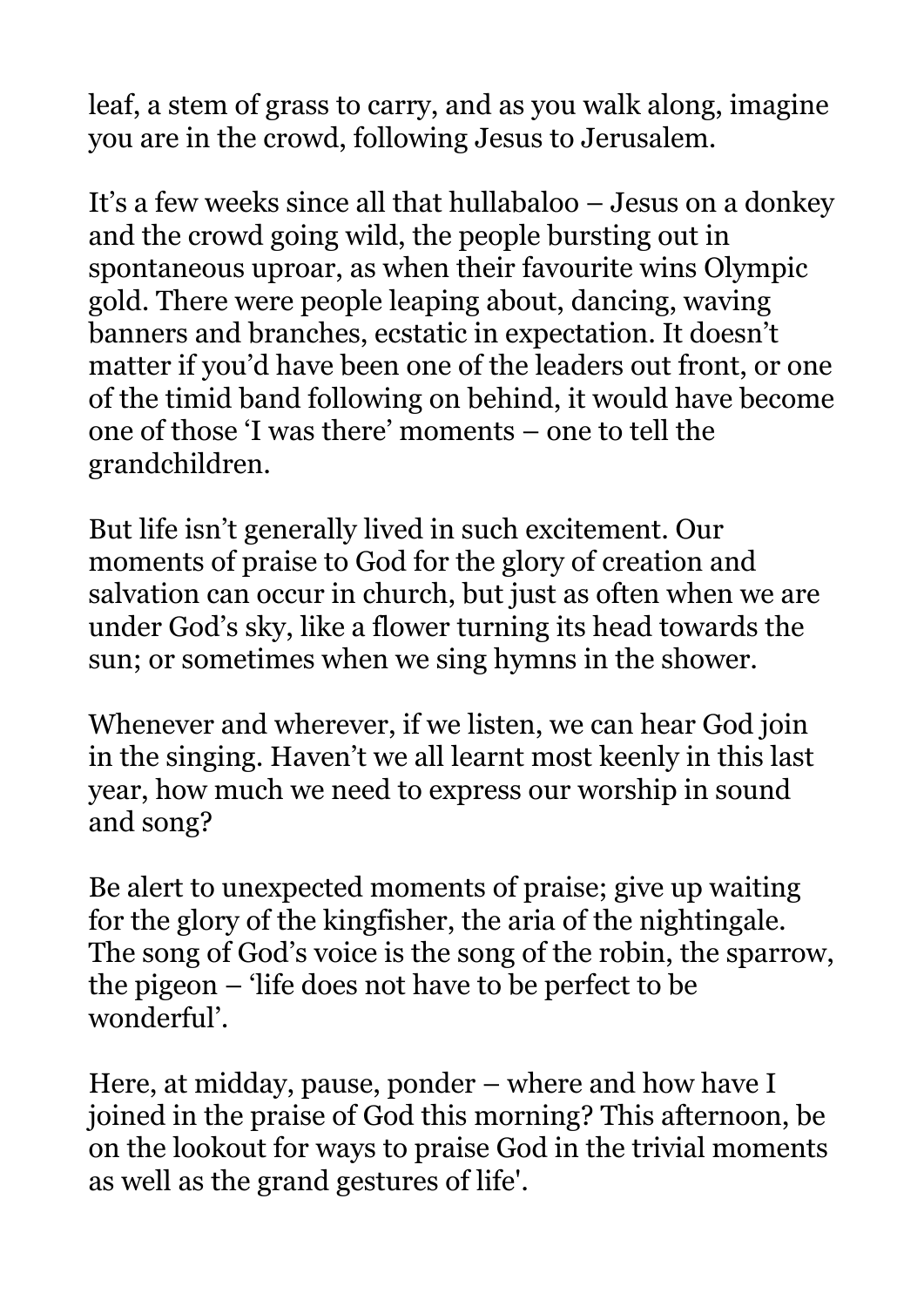#### **Psalm**

1 Praise God in his sanctuary; praise him in his mighty firmament! 2 Praise him for his mighty deeds; praise him according to his surpassing greatness! 3 Praise him with trumpet sound; praise him with lute and harp! 4 Praise him with tambourine and dance; praise him with strings and pipe! 5 Praise him with clanging cymbals; praise him with loud clashing cymbals! 6 Let everything that breathes praise the LORD!

Praise the LORD! (Psalm 150:1-6, NRSV)

 **Glory to the Father and to the Son, And to the Holy Spirit; As it was in the beginning, is now And shall be for ever. Amen.** 

## **PRAYING**

Praiseworthy God, unbounded yet abiding within us, Pulse of creation and heartbeat of compassion,

Tend the seasons of our lives, we pray.

Open the windows of our souls to welcome in your Spirit, And open our eyes and hands to the needs of your broken and grieving world.

In Jesus name, **Amen.** 

We meet your Word, written in your creation; *(Pause)* 

Come Holy Spirit: **Thy Kingdom Come.**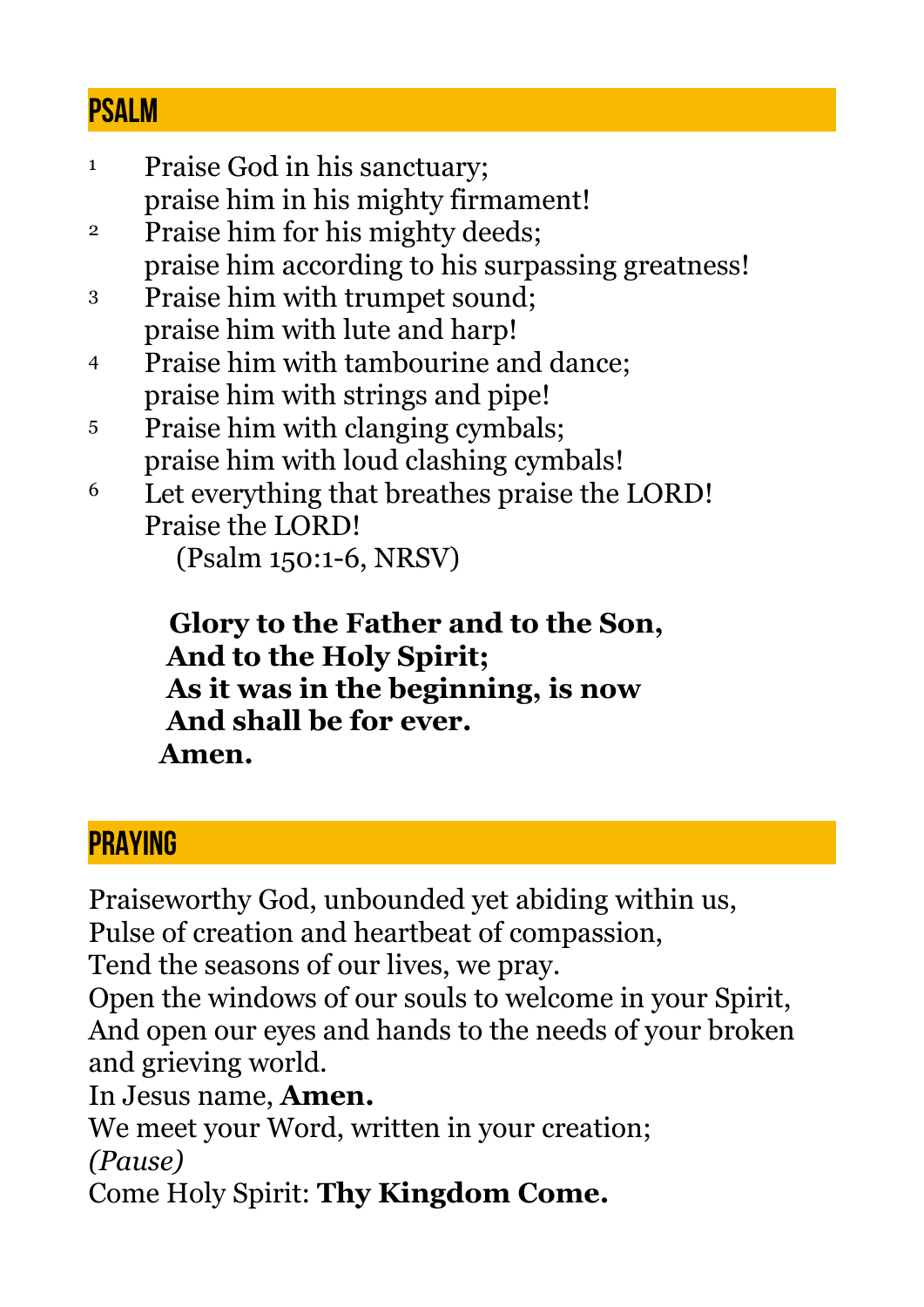We express our thanks that you lead us in the chorus of praise; *(Pause)* Come Holy Spirit: **Thy Kingdom Come.** We offer you our praise in the overlooked incidents of our daily lives; *(Pause)* Come Holy Spirit: **Thy Kingdom Come.** We bear before you those whose hearts are too heavy to lift in praise; *(Pause)* Come Holy Spirit: **Thy Kingdom Come.**

*We wait upon the work of your Spirit as we say the Lord's Prayer together:* 

**Our Father in heaven, hallowed be your name, Your kingdom come, your will be done, on earth as in heaven.** 

**Give us today our daily bread.** 

**Forgive us our sins as we forgive those who sin against us.** 

**Lead us not into temptation but deliver us from evil. For the kingdom, the power, and the glory are yours Now and for ever.** 

#### **Amen.**

Come Holy Spirit: **gift us with your life-giving breath.** Come Holy Spirit: **gift us with boldness to walk with you.**

Come Holy Spirit: **gift us with daily reminders to praise you.**

Come Holy Spirit: **gift us with yourself.**